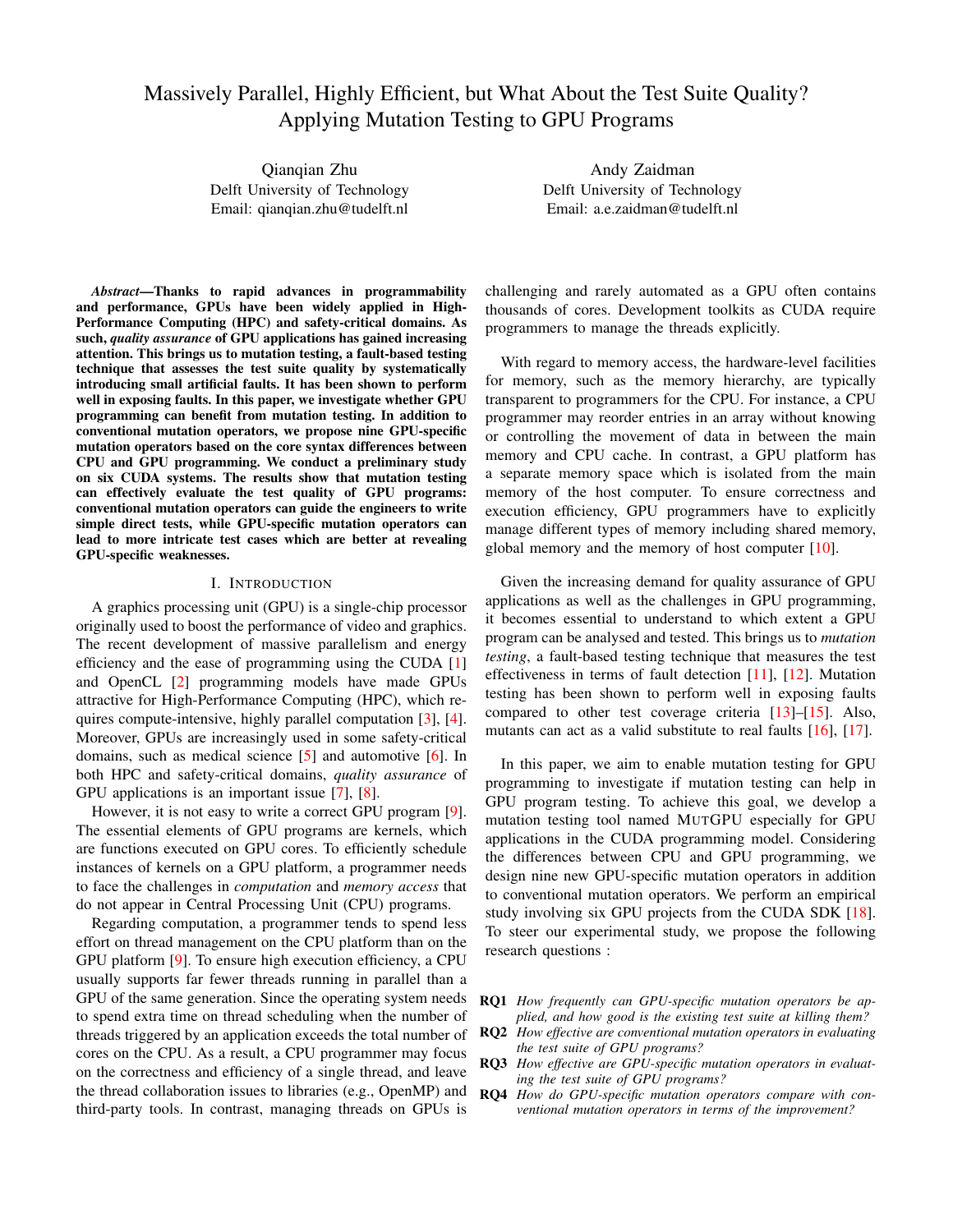

Fig. 1. Comparison of CPU and GPU [\[1\]](#page-9-0)

#### <span id="page-1-0"></span>II. BACKGROUND

#### <span id="page-1-6"></span>*A. GPU computing*

A graphics processing unit (GPU) was originally dedicated to providing a high-performance, visually rich, interactive 3D experience [\[19\]](#page-10-16). With rapid advances of programmability and performance, a GPU becomes a compelling platform for computationally demanding tasks in various domains [\[20\]](#page-10-17).

GPU computing, also known as general-purpose computing on the GPU (GPGPU), is to use a GPU as a co-processor to accelerate CPUs for general-purpose scientific and engineering computing [\[20\]](#page-10-17). Compared to the CPU, the GPU contains many more transistors devoted to data processing rather than data caching and flow control (as demonstrated in Figure [1\)](#page-1-0) [\[1\]](#page-9-0). Thus, the GPU is especially well-suited for compute-intensive, highly parallel computation.

Another important characteristic of GPUs is that the programmable units (a GPU core) follow a "SPMD" programming model: single program, multiple data [\[20\]](#page-10-17). More specifically, the GPU processes many elements (vertices) in parallel using the same program, and each element is independent of the other elements.

So far, there are three major GPU programming models: OpenCL (Open Computing Language), from the Khronos Group [\[2\]](#page-10-0); CUDA, from NVIDIA [\[1\]](#page-9-0); and C++ AMP, from Microsoft [\[21\]](#page-10-18). CUDA, as a popular GPU platform and programming model, was introduced by NVIDIA in November 2006. CUDA comes with a software environment that enables developers to program in C/C++. Except for C/C++, CUDA also supports Fortran, DirectCompute, OpenACC and Python.

# <span id="page-1-7"></span>*B. Example of GPU Programming*

In this section, we are going to demonstrate the main concepts of GPU programming along with a simple program in *CUDA C*[1](#page-1-1) . This program is to sum two vectors (*a* and *b*) into a third vector (*c*). In standard C, we can easily compute within a *for* loop shown as Listing [1.](#page-1-2) In CUDA C, we can accomplish the same addition on a GPU by introducing a *device* function. Here, we refer to the CPU and the system memory as the *host* and the GPU and its memory as the *device*. As shown in Listing [2,](#page-2-0) we add *global* to *sum()* (Line 1 in Listing [2\)](#page-2-0) in order to notify the compiler that this function should be compiled to run on a device instead of

```
1 void sum(int n, float *a, float *b, float *c){<br>2 for (int i = 0: i < n: i++){
2 for (int i = 0; i < n; i++){<br>3 c[i] = a[i] + b[i];}}
\begin{cases}\n3 & c[i] = a[i] + b[i]; \\
4 & \text{int } \text{main} \end{cases}int main() {
5 ...
6 int N = 1 < < 20;
7 // Perform SUM on 1M elements<br>8 sum(N. a.b.c):
8 \quad \text{sum(N, a, b, c)};
```

```
9 ...}
```
**Block 0**





<span id="page-1-3"></span>Fig. 2. CUDA programming model [\[1\]](#page-9-0)

| Thread 0               | Thread 1                        |
|------------------------|---------------------------------|
| qlobal void sum $()$ { | qlobal void sum $()$ {          |
| int i = $0;$           | int i = $1;$                    |
| if $(i < n)$ {         | if $(i < n)$ {                  |
| $c[i] = a[i] + b[i];$  | $c[i] = a[i] + b[i];$           |
|                        |                                 |
| Thread 2               | Thread 3                        |
| qlobal void sum $()$ { | $q$ lobal void sum $(\ldots)$ { |
| int i = $2$ ;          | int i = $3;$                    |
| if $(i < n)$ {         | if $(i < n)$ {                  |
|                        |                                 |

<span id="page-1-5"></span>Fig. 3. Actual code in CUDA parallel threads

the host. Moreover, we need to determine how many parallel copies of *sum()* function (named a *kernel* meaning a function that executes on the device) to launch. A kernel is executed by a collection of thread blocks (called a *grid*), and a thread block can be further split into threads (shown in Figure [2\)](#page-1-3). The statement *sum*<<<*4096,256*>>> (Line 13 in Listing [2\)](#page-2-0) specifies to launch 1,048,576 parallel threads (4096 blocks  $\times$ 256 threads per block) for function *sum*.

After we launch the kernel with 1M parallel threads, the CUDA runtime assign varying values to those threads by  $blockIdx.x * blockDim.x + threadIdx.x^2$  $blockIdx.x * blockDim.x + threadIdx.x^2$  (Line 2 in Listing [2\)](#page-2-0), the first taking  $\theta$  and the last taking  $n-1$ . Thus, all the threads run the same instructions but with different indices in parallel. Figure [3](#page-1-5) presents the actual code being executed in threads.

Last but not least, in order to call the kernel, we first need to load the values of the two vectors (*a* and *b*) to the device (*dev a* and *dev b*) by invoking *cudaMemcpy* (Line 10 and 11 in Listing [2\)](#page-2-0). The function *cudaMemcpy*, similar to *memcpy*

<span id="page-1-1"></span><sup>&</sup>lt;sup>1</sup>CUDA C is standard C with some ornamentation to allow developers to specify which code should run on the GPU and which should run on the CPU [\[22\]](#page-10-19)

<span id="page-1-4"></span><sup>2</sup>Those are built-in variables in CUDA runtime that contains the value of thread index for whichever thread is currently running the device code.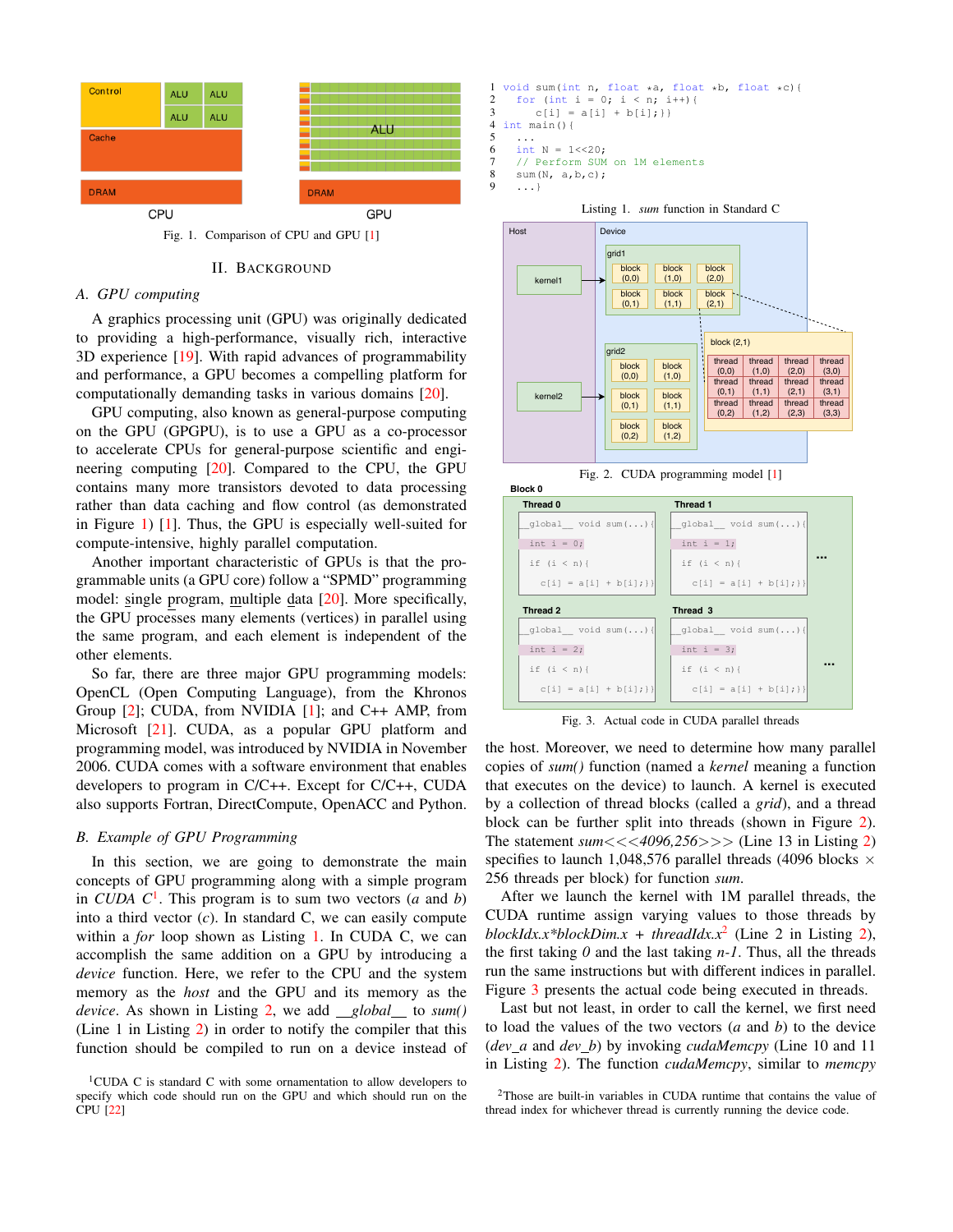```
1 _global_ void sum(int n, float *a, float *b, float *c){<br>2 int i = blockIdx.x*blockDim.x + threadIdx.x;
 2 int i = blockIdx.x*blockDim.x + threadIdx.x;<br>3 if (i \le n) {
 3 if (i < n) {<br>4 c[i] = a[]
         c[i] = a[i] + b[i];5 int main(){
 6
 7 int N = 1 \le 20;<br>8 int *a, *b, *c
 8 int *a, *b, *c; // memory in host<br>9 int *dev a, *dev b, *dev c; // me
9 int *dev_a, *dev_b, *dev_c; // memory in device<br>10 cudaMemory (dev a. a. N. cudaMemory Host ToDevice)
      cudaMemcpy(dev_a, a, N, cudaMemcpyHostToDevice);
11 cudaMemcpy(dev_b, b, N, cudaMemcpyHostToDevice);
12 // Perform SUM on 1M elements<br>13 sum <<<4096.256>>> (N. dev a. de
      sum<<<4096,256>>>(N, dev_a, dev_b, dev_c);
14 cudaMemcpy(c, dev_c, N, cudaMemcpyDeviceToHost);
15 \frac{1}{6} // examine the correct answer in c
       16 ...}
```
Listing 2. *sum* function in CUDA C

<span id="page-2-1"></span> $\frac{1}{2}$  void test(){ 2 ... 3 int N =  $1 \le \frac{25}{7}$ ; 4 int  $\star$ a,  $\star$ b,  $\star$ c; // memory in host<br>5 int  $\star$ dev a.  $\star$ dev b.  $\star$ dev c: // me 5 int \*dev\_a, \*dev\_b, \*dev\_c; // memory in device<br>6 cudaMemory(dev a, a, N, cudaMemoryHostToDevice) 6 cudaMemcpy(dev\_a, a, N, cudaMemcpyHostToDevice);<br>7 cudaMemcpy(dev b, b, N, cudaMemcpyHostToDevice); cudaMemcpy(dev\_b, b, N, cudaMemcpyHostToDevice);  $sum<<4096,256>>>$  (N, dev\_a, dev\_b, dev\_c); 9 cudaMemcpy(c, dev\_c, N, cudaMemcpyDeviceToHost);<br>10 ...} 10 ...}

Listing 3. A test case for *sum* function (Listing [2\)](#page-2-0)

in standard C, controls the memory copy between the device and the host. After the execution of the device function in the GPU, we then copy the output from the device  $(dev_c)$  to the host (*c*) (Line 14 in Listing [2\)](#page-2-0).

## III. MOTIVATION

<span id="page-2-4"></span>From Section [II,](#page-1-6) we can see there are important differences in the programming models of the CPU and the GPU. This raises the question of whether conventional mutation operators for C/C++ are enough to represent bugs in GPU programming? We observe that a test suite mutated with conventional operators may be insufficient: the GPU code with certain issues can still easily pass the test suite.

The first example is the *memory management* in GPU. In GPU programming, we first need to specify the number of parallel processors to launch in the device. In Listing [2,](#page-2-0) we can see that 1,048,576 parallel threads are used for the kernel. In this example, the size of our testing data is  $2^{20}$ , the exact same size as the number of parallel threads; this means that every thread can process one index of the vectors. Thereby, this test can easily pass. What if the testing data exceeds  $2^{20}$ (such as  $2^{25}$  shown in Listing [3\)](#page-2-1)? For this test case, the specific parallel threads are not enough to iterate and compute each index individually. Therefore, the test in Listing [3](#page-2-1) fails. This exposes a bug in the *sum* function: we have to modify the CUDA C code to allow certain threads to compute more than one index of the vectors (see in Listing [4\)](#page-2-2). For Listing [2,](#page-2-0) existing mutation operators for C cannot target the problem related to parallel processor allocation in GPUs.

Another instance we observe is the *thread management* in the GPU. Different from the CPU, GPU computing involves massive parallel operations via threads; the bugs in thread management are hard to represent with conventional mutation

<span id="page-2-2"></span>

| 2                   | $\Box$ global void sum(int n, float *a, float *b, float *c){<br>$int i = blockIdx.x * blockDim.x + threadIdx.x$ |
|---------------------|-----------------------------------------------------------------------------------------------------------------|
| 3                   | while $(i < n)$ {                                                                                               |
| $\overline{4}$      | $c[i] = a[i] + b[i];$                                                                                           |
| 5                   | $i \neq blockDim.x * gridDim.x;$                                                                                |
|                     | Listing 4. Modified <i>sum</i> function in CUDA C                                                               |
|                     |                                                                                                                 |
|                     | 1 _qlobal_ void sum(int n, float $\star$ a, float $\star$ b, float $\star$ c){                                  |
| 2                   | $\int$ int i = threadIdx.x*blockDim.x + blockIdx.x ;                                                            |
| 3                   | while $(i < n)$ } {                                                                                             |
| $\overline{4}$<br>5 | $c[i] = a[i] + b[i];$<br>$i \neq blockDim.x * gridDim.x; \}$                                                    |

<span id="page-2-3"></span>Listing 5. *sum* function in CUDA C with indexing bugs

operators. For example, Listing [5](#page-2-3) presents one example of indexing bugs that could occur in GPU programs.

We would also like to mention *atomic operations* in GPU programming. When developing conventional single-threaded applications, there is no need for atomic operations. However, for GPU applications which are multithreaded by default, we do need a way to perform read-modify-write without being interrupted by another thread in certain conditions, such as reduction. Atomic operation omissions are one common mistake that happens in GPU programming, e.g., Listing [6.](#page-3-0)

To sum up, we do see a necessity to investigate mutation testing specifically for GPU programming.

#### IV. MUTATION OPERATORS FOR GPU PROGRAMMING

# *A. GPU-Specific Mutation Operators*

Mutation operators are well-defined rules to specify the syntactic changes to generate faulty versions (called *mutants*) [\[23\]](#page-10-20). They are the key to mutation testing, where good mutation operators lead to effective test suites while poor mutation operators generate many trivial and redundant mutants.

To design mutation operators, we usually follow two methodologies [\[24\]](#page-10-21): the first is based on fault models, and the other is to analyse the syntax of the language being mutated. In our study, we mainly follow the later guideline: we have defined GPU-specific mutation operators based on the core syntax differences between CPU and GPU programming (as discussed in Section [III\)](#page-2-4). Meanwhile, we also consider the syntactic changes in ways that programmers could make mistakes in GPU programming (the first guideline). To verify that the mutation operators we have proposed represent the common mistakes in GPU programming, we have searched for them on *StackOverflow* with the keyword "cuda" + issue name. For example, the keyword for the shared memory issue is "cuda shared memory". After searching for "cuda shared memory", we have obtained 500 search results from StackOverflow sorted by relevance. We have analysed the first 150 items. Among those, 48% are referring to bug issues.

We categorise the GPU-specific mutation operators according to the key syntactic differences between CPU and GPU programming. In the following sections, we describe the GPUspecific mutation operators we proposed by category.

*1) Memory management:*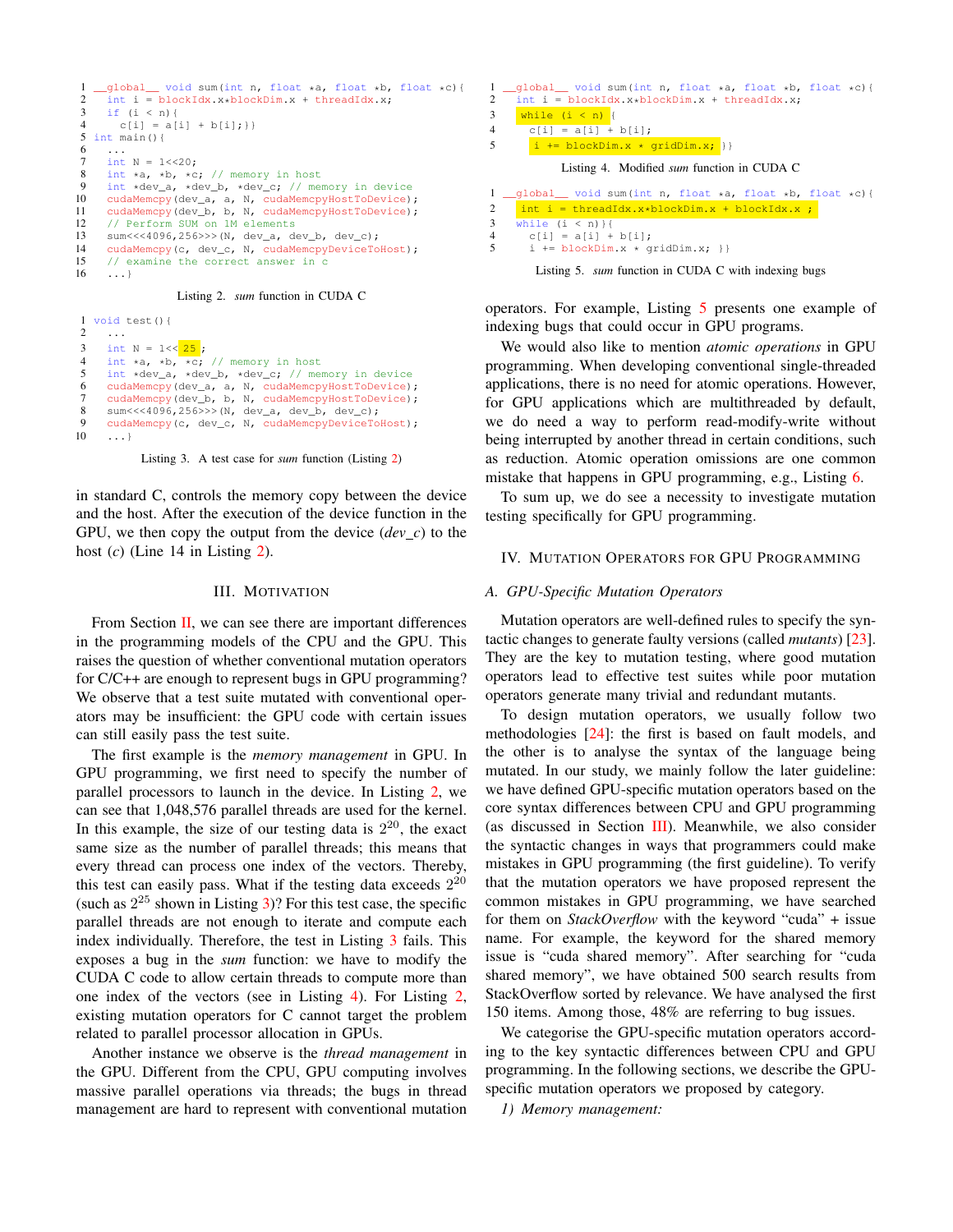```
1 __global__ void histogram(unsigned char *buffer,<br>2 \frac{1}{2} long size, unsigned int *bisto){
2 long size, unsigned int *histo){
3 int i = blockIdx.x*blockDim.x + threadIdx.x;
4 while (i < n) {
5 histo[buffer[i]] += 1; i \leftarrow 1 blockDim.x * qridDim.x; } }
```
Listing 6. *histogram* in CUDA C with atomic operation omission

*a) Execution configuration:* As mentioned in Section [II-B,](#page-1-7) we need to specify the *execution configuration* for a kernel function. The execution configuration defines the dimension of the grid and blocks that will be used to execute the function on the device. To determine the number of parallel processors allocated for the kernel, many factors should be taken into consideration, for instance, the maximum size of the data and the limitation of the GPU device. For the execution configuration is unique in GPU programming, we propose the following three mutation operators to cover this aspect:

• *alloc\_swap*: to replace the number of threads with the number of blocks in parallel processor allocations (and vice versa). The same bug was posted in *SO29158775* [\[25\]](#page-10-22).

```
add<<<4096,256>>>(N, a, b, c); // original
→ add <<< 256,4096 >>> (N, a, b, c); // mutant
```
Listing 7. Example of *alloc swap* mutator

• *alloc increment*: to increase the number of parallel processors (in both threads and blocks) allocated by one

```
add<<<4096,256>>>(N, a, b, c); // original
→ add<<<4096+1,256>>>(N, a, b, c); // mutant
```
Listing 8. Example of *alloc increment* mutator

• *alloc decrement*: to decrease the number of parallel processors (in both threads and blocks) allocated by one

add<<<4096,256>>>(N, a, b, c); // original → add<<<4096-1,256>>>(N, a, b, c); // mutant

Listing 9. Example of *alloc decrement* mutator

*b) Shared memory:* The shared memory in GPU programming provides a means by which threads within a block can communicate and collaborate on computations [\[1\]](#page-9-0). To declare the variable in shared memory, we use the *\_shared* memory space specifier in CUDA C, for instance, *\_\_shared* \_\_\_ *float share[64];*. The shared memory management is the main cause of *data races* and *bank conflicts*. The mutation operator *share removal* is introduced to represent such bugs in GPU programs. There are a great deal of questions posted on StackOverflow addressing the confusion about the shared memory in GPU programming, e.g., *SO25255699* [\[26\]](#page-10-23) and *SO9488590* [\[27\]](#page-10-24).

• *share\_removal*: to remove the shared memory space specifier in variable declarations

|  |                                         |  | __shared__ float cache[N]; // original |
|--|-----------------------------------------|--|----------------------------------------|
|  | $\rightarrow$ float cache[N]; // mutant |  |                                        |

Listing 10. Example of *share removal* mutator

*2) Thread management:*

*a) GPU indexing:* GPU programming introduces a new indexing mechanism to iterate the data and threads using builtin variables such as *threadIdx.x* and *blockIdx.x* (as mentioned in Section  $III$ ). While in conventional imperative programming, we use the loop statement (e.g., *for* and *while*) to iterate the data and threads. Since the indexing scheme is quite different from serial code, there are numerous questions posted on StackOverflow addressing the confusion about GPU indexing, such as *SO9859456* [\[28\]](#page-10-25), *SO21677559* [\[29\]](#page-10-26) and *SO33159171* [\[30\]](#page-10-27). Therefore, we design three mutation operators address the indexing issue:

• *gpu index replacement*: to replace the thread indexing variable (*threadIdx*) with the block indexing variable (*blockIdx*) and vice versa

| $\rightarrow$ int tid = threadIdx.x; // mutant |
|------------------------------------------------|
|------------------------------------------------|

Listing 11. Example of *gpu index replacement* mutator

• *gpu index increment*: to increase the indexing variables (*threadIdx* and *blockIdx*) by one

| int tid = $blockidx, x;$ // original            |  |
|-------------------------------------------------|--|
| $\rightarrow$ int tid = blockIdx.x+1; // mutant |  |

Listing 12. Example of *gpu index increment* mutator

• *gpu index decrement*: to decrease the indexing variables (*threadIdx* and *blockIdx*) by one

| int tid = blockIdx.x; // original               |  |
|-------------------------------------------------|--|
| $\rightarrow$ int tid = blockIdx.x-1; // mutant |  |

|  | Listing 13. Example of <i>gpu_index_decrement</i> mutator |  |  |  |
|--|-----------------------------------------------------------|--|--|--|
|--|-----------------------------------------------------------|--|--|--|

*b) Synchronisation functions:* The synchronisation function, also called *barrier*, is used to coordinate communications between threads in a specific block (e.g., *\_\_syncthreads()* function in CUDA C). Many *data races* and *deadlocks* are caused by the incorrect barrier placement. We propose *sync removal* to mimic the mistakes of the incorrect barrier placement. The omission or misplacement of the synchronisation function are very common in GPU code, e.g., *SO29233426* [\[31\]](#page-10-28).

• *sync removal*: to remove the synchronisation function call (e.g. *syncthreads()*)

| int i = blockDim. $x/2$ ;                |
|------------------------------------------|
| while $(i := 0)$ {                       |
| if $(clndex < i)$                        |
| $cache[clndex] += cache[clndex + i];$    |
| $\text{Symchreads}()$ ; //original       |
| $\rightarrow$ // syncthreads(); //mutant |
| $i / = 2;$                               |
|                                          |

Listing 14. Example of *sync removal* mutator

*3) Atomic operations:* Atomic operations are unavoidable in multithreaded applications in the sense that they are guaranteed to be performed without interference from other threads. In other words, no other thread can access this address until the operation is complete. However, if the programmer does not pay enough attention, he or she is very likely to omit the atomic operations in GPU programming, for example, *SO14057678* [\[32\]](#page-10-29).

• *atom removal*: to remove the atomic functions (e.g., *atomicAdd()*) with non-atomic operations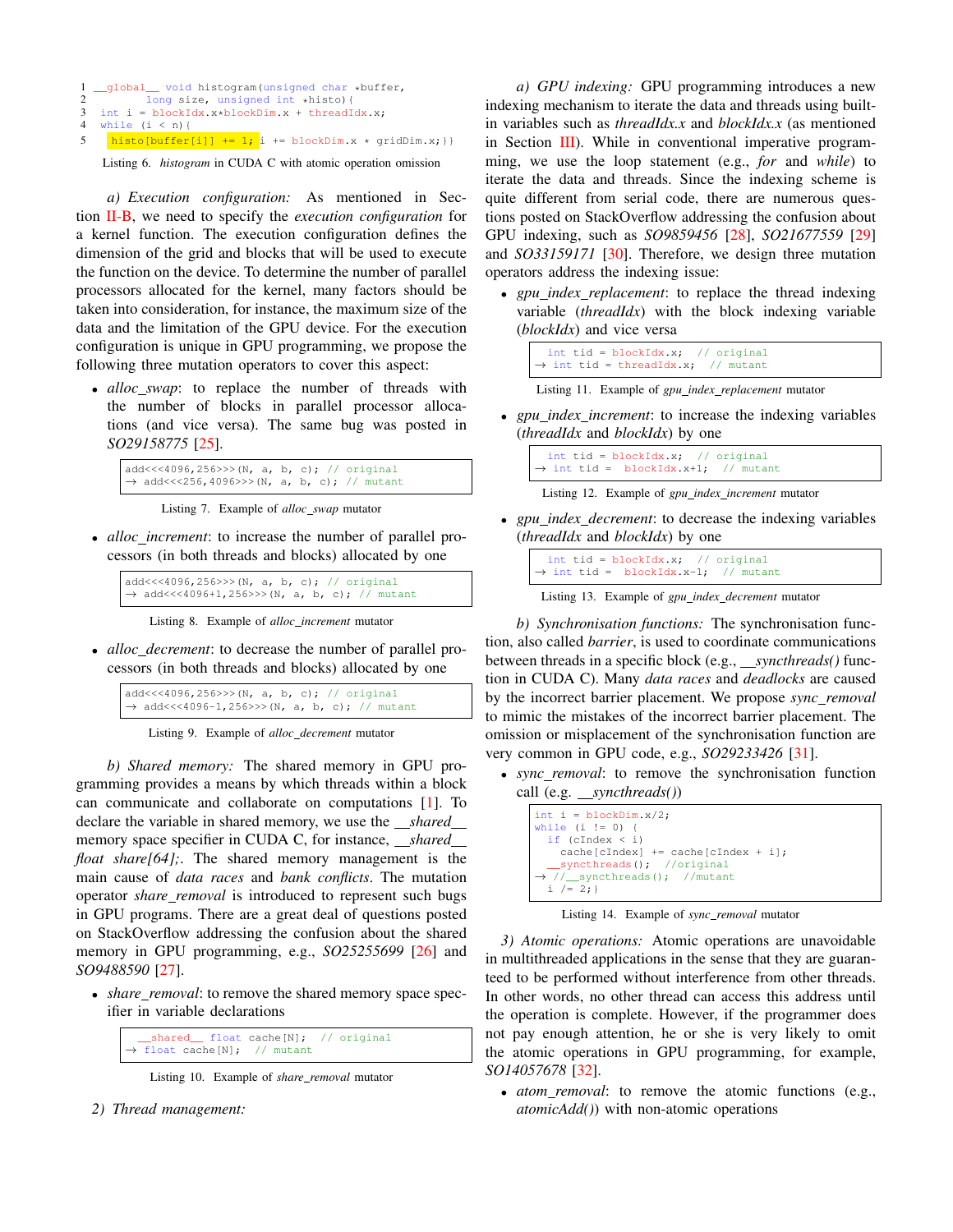```
while (i < size) {
atomicAdd(&(histo[buffer[i]]),1); //original
→ histo[buffer[i]]) += 1; //mutant
 i += stride; }
```
Listing 15. Example of *atom removal* mutator

## *B. Conventional Mutation Operators*

CUDA C is an extension of standard C [\[1\]](#page-9-0), therefore, conventional mutation operators for C also apply to CUDA C. Since the existing C mutation tools, such as Mull [\[33\]](#page-10-30), cannot fully parse the grammar of CUDA C, we have to define the grammar of CUDA C first. So far, we have implemented five mutation operators which are most widely adopted in mutation testing, i.e., *conditional boundary replacement*, *negate conditional replacement*, *math replacement*, *increment replacement* and *logical replacement*.

# *C. GPU-specific v.s. Conventional Mutation Operators*

The design principle of CUDA C/C++ is based on the traditional C/C++ syntax, which makes it easy to learn and use for developers. Although our newly proposed GPU-specific mutation operators seem to be subsumed by the existing mutation operators in terms of syntax, they are semantically different. Take *gpu index replacement* from GPU-specific mutation operators and *array reference* from conventional mutation operators for example. The operator *gpu index replacement* replaces the thread indexing variable (*threadIdx*) with the block indexing variable (*blockIdx*). The thread/block indexing variable on the GPU is not equivalent as the array variable on the CPU. The thread/block indexing variable is used to access the parallel processors on the GPU, while *array reference* variable is used to access the memory blocks on the CPU. One thing to notice here is that the mutants generated by GPU-specific mutation operators are totally different from the conventional operators; this means there is no overlap between those two sets of mutants.

To sum up, we have designed nine mutation operators (summarised in Table [I\)](#page-5-0) to replicate common errors in GPU programming. Meanwhile, we have also implemented five conventional mutation operators that can be applied to CUDA C programs (also included in Table [I\)](#page-5-0).

#### V. TOOL IMPLEMENTATION

As mentioned earlier in Section [II,](#page-1-6) there are three major GPU programming models, i.e., OpenCL, CUDA and C++ AMP. In this paper, we select CUDA as the target model to implement the aforementioned mutation operators.

To evaluate our approach, we have implemented a prototype tool (coined MUTGPU) in Python to apply mutation testing in GPU programs. Figure [4](#page-4-0) presents an overview of the architecture of MUTGPU [\[35\]](#page-10-31). MUTGPU consists of two components, i.e., the mutation engine and the test executor. MUTGPU takes the program and its test suite as input. First, the mutation engine analyses the source code and marks all possible mutation points, and then the mutation generator produces all the mutants according to mutation operators. After



<span id="page-4-0"></span>that, the program and generated mutants together with the test suite go to the test executor, where the mutation testing is performed: each mutant is executed against the test suite one by one. Finally, MUTGPU prints out the detailed mutant killable results.

The main task of the code analyser is to analyse the test dependencies and parse the source code of the program for the mutation generator. We have adopted *Pyparsing* [\[36\]](#page-10-32) as the code analyser to parse the CUDA C code. *Pyparsing* is a pure-Python class library that constructs recursive-descent parsers with ease. The mutation generator contains all the mutation operators and the details of the mutants including the mutation location (line number) and the mutation operator type.

# VI. EMPIRICAL EVALUATION

To assess the efficacy of our mutation testing approach, we conducted an experimental study based on the CUDA programming model. The main purpose of this study is to investigate whether GPU programming can benefit from mutation testing, so we proposed the following research questions to steer our experimental study:

- RQ1: *How frequently can GPU-specific mutation operators be applied, and how good is the existing test suite at killing them?*
- RQ2: *How effective are conventional mutation operators in evaluating the test suite of GPU programs?*
- RQ3: *How effective are GPU-specific mutation operators in evaluating the test suite of GPU programs?*
- RQ4: *How do GPU-specific mutation operators compare with conventional mutation operators in terms of the improvement?*

#### *A. Subject Systems*

We select six GPU benchmark projects from the CUDA SDK [\[18\]](#page-10-15). All these benchmark projects are widely used in the research domain [\[37\]](#page-10-33)–[\[39\]](#page-10-34). Table [II](#page-5-1) summarises the main characteristics of the selected projects. All systems are written in CUDA C, and contain a set of test cases.

We perform the experiment on two different NVIDIA graphic cards (GeForce MX150 & GTX 960) with two releases of CUDA toolkit  $(9.0 \& 9.1)$  to minimise the threat caused by errors residing in hardware and CUDA toolkits.

# *B. Experimental Setup*

To answer RQ1, we investigate the mutant results for each GPU-specific mutation operator we proposed in detail. More specifically, we evaluate the *frequency* of each mutation operator based on the number of the generated mutants and the mutation score.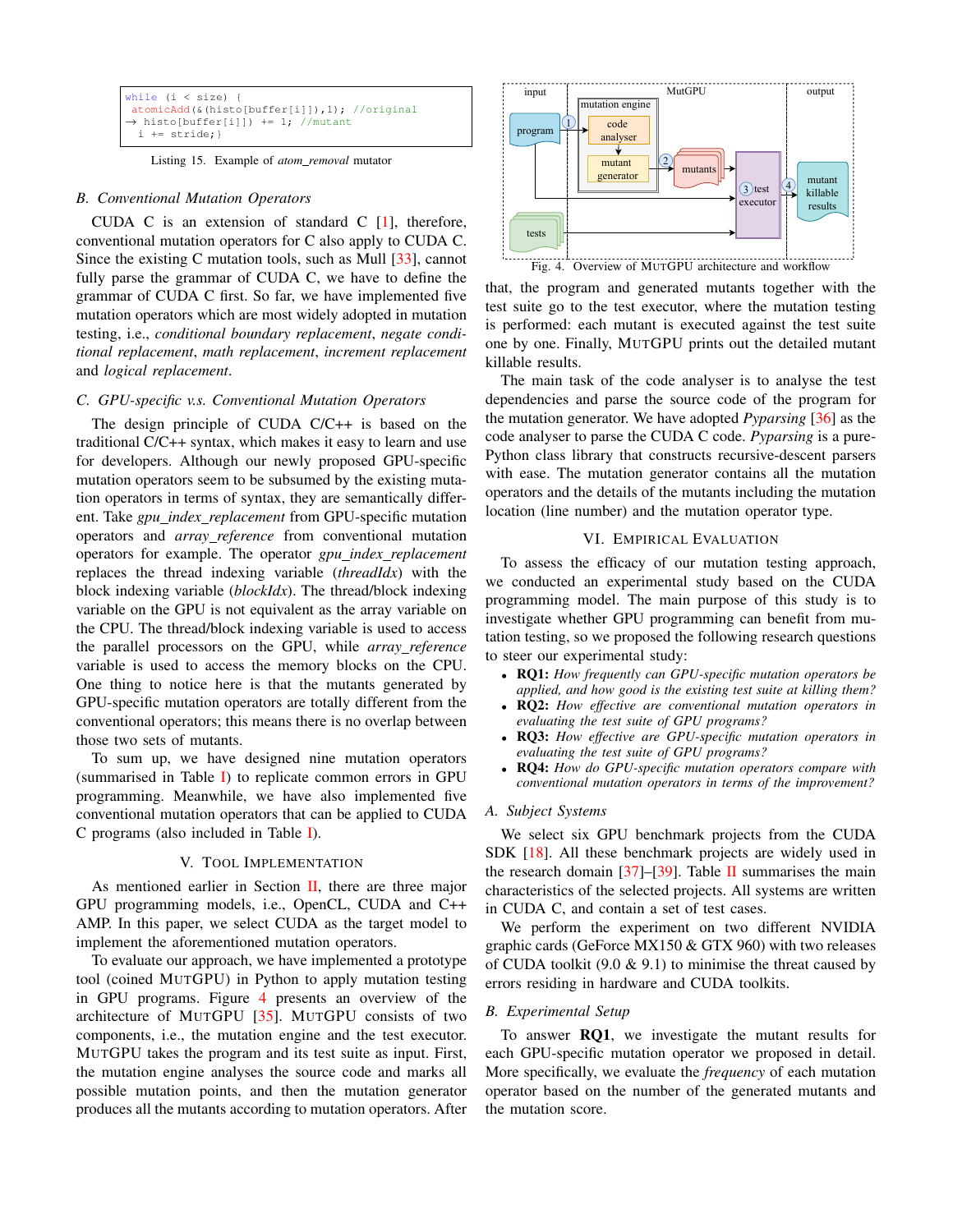TABLE I SUMMARY OF MUTATION OPERATORS

<span id="page-5-0"></span>

|            | category operator                                                                                                                                                        | definition                                                                                                                                                                                                                                                                                                                                                                                                                                                                                                                                                                                                                                                                                                                                                                                                          |
|------------|--------------------------------------------------------------------------------------------------------------------------------------------------------------------------|---------------------------------------------------------------------------------------------------------------------------------------------------------------------------------------------------------------------------------------------------------------------------------------------------------------------------------------------------------------------------------------------------------------------------------------------------------------------------------------------------------------------------------------------------------------------------------------------------------------------------------------------------------------------------------------------------------------------------------------------------------------------------------------------------------------------|
|            | increment replacement<br>logical replacement<br>math replacement<br>negate conditional replacement                                                                       | conditional boundary replacement replace the relational operators $\langle \cdot, \cdot \rangle$ , $>$ with their boundary counterpart (according to PIT [34])<br>replace increments with decrements and vice versa<br>replace logical operator AND $(kx)$ with OR (  ) and vice versa.<br>replace binary arithmetic operations with another operation (according to PIT [34])<br>replace the relational operators with another operation (according to PIT $[34]$ )                                                                                                                                                                                                                                                                                                                                                |
| <b>GPU</b> | alloc decrement<br>alloc increment<br>alloc swap<br>atom removal<br>gpu index decrement<br>gpu index increment<br>gpu_index_replacement<br>share removal<br>sync_removal | decrease the number of parallel processors (in both threads and blocks) allocated by one<br>increase the number of parallel processors (in both threads and blocks) allocated by one<br>replace the number of threads with the number of blocks in parallel processor allocations (and vice versa)<br>remove the atomic functions (e.g. $atomicAdd()$ ) with non-atomic operations<br>decrease the indexing variables <i>(threadIdx</i> and <i>blockIdx)</i> by one<br>increase the indexing variables <i>(threadIdx</i> and <i>blockIdx)</i> by one<br>replace the thread indexing variable <i>(threadIdx)</i> with the block indexing one <i>(blockIdx)</i> and vice versa<br>remove the shared memory space specifier in variable declarations<br>remove the synchronisation function call (e.g. _syncthreads()) |

TABLE II SUBJECT SYSTEMS

<span id="page-5-1"></span>

| Project          | File                                                                | LOC<br>Source TesthCOV <sup>2</sup> |     |     | C         | #Mutants<br><b>GPU</b> |
|------------------|---------------------------------------------------------------------|-------------------------------------|-----|-----|-----------|------------------------|
|                  | MonteCarloMultiGPU MonteCarlo kernel.cu<br>MonteCarlo reduction.cuh | 231<br>71                           | 359 | 100 | 71<br>14  | 59<br>$\overline{c}$   |
| convolutionFFT2D | convolutionFFT2D.cu<br>convolutionFFT2D.cuh                         | 226<br>463                          | 509 | 100 | 40<br>250 | 36<br>64               |
| histogram        | histogram64.cu<br>Histogram256.cu                                   | 219<br>165                          | 141 | 100 | 82<br>48  | 96<br>81               |
| mergeSort        | mergeSort.cu                                                        | 636                                 | 95  | 100 | 264       | 300                    |
| transpose        | transpose.cu                                                        | 349                                 | 174 | 100 | 180       | 319                    |
| scan             | scan.cu                                                             | 290                                 | 116 | 100 | 90        | 70                     |
|                  | total                                                               | 26501394                            |     |     | 100 1039  | 1027                   |

<sup>2</sup>The column "hCOV" indicates the statement coverage for the host code. For device code, coverage analysis is a wrong approach as already discussed by the Nvidia community [\[40\]](#page-10-36).

For RQ2 and RQ3, we determine the effectiveness of the mutation operators in assessing test quality of GPU programs based on non-equivalent surviving mutants. Because nonequivalent surviving mutants are crucial to calculate the mutation score, and by investigating non-equivalent surviving mutants, we can see whether those mutants are due to inadequate test suites or not. We have implemented five conventional and nine GPU-specific mutation operators in our tool MUTGPU. We apply all the mutation operators to the six subject systems and manually analyse the non-equivalent surviving mutants. We identify the equivalent mutants by hand.

To compare the conventional mutation operators with GPUspecific ones (RQ4), we are interested in what kind of enhancements the GPU-specific mutation operators can bring to the conventional mutation operators. In other words, we would like to investigate whether there exists some bugs or issues that cannot be detected by the conventional mutation operators, but can be detected by GPU-specific mutation operators. Therefore, we first try to manually engineer new test cases to kill all the possible conventional mutants to obtain a C-sufficient test suite for each system. Then, we apply GPUspecific mutation operators to the C-sufficient test suites to see if there are non-equivalent GPU mutants survived. The last step is to manually analyse the remaining GPU mutants that cannot be detected by the C-sufficient test suites.

# VII. RESULTS

*1) RQ1: frequency of GPU-specific mutation operators & mutation scores:* We sum up the mutant results for each

TABLE III MUTANT RESULTS FOR EACH MUTATION OPERATOR

<span id="page-5-2"></span>

|            | category operator                                                                                                  |      |                |          | covered killed equiv. survived total MS <sup>3</sup> |          |                |
|------------|--------------------------------------------------------------------------------------------------------------------|------|----------------|----------|------------------------------------------------------|----------|----------------|
| C          | conditional_boundary_replacement                                                                                   | 114  | 60             | 45       | 58                                                   |          | 118 0.822      |
|            | increment_replacement                                                                                              | 12   | 9              | $\Omega$ | 3                                                    | 12       | 0.75           |
|            | logical_replacement                                                                                                | 5    | $\overline{c}$ | 3        | 3                                                    | 5        |                |
|            | math_replacement                                                                                                   | 714  | 572            | 86       | 172                                                  |          | 744 0.869      |
|            | negate conditional replacement                                                                                     | 156  | 130            | 6        | 30                                                   |          | 160 0.844      |
|            | subtotal                                                                                                           | 1001 | 773            | 140      |                                                      | 266 1039 | 0.86           |
| <b>GPU</b> | alloc decrement                                                                                                    | 46   | 38             | $\Omega$ | 12                                                   | 50       | 0.76           |
|            | alloc increment                                                                                                    | 46   | 21             | $\Omega$ | 29                                                   |          | 50 0.438       |
|            | alloc_swap                                                                                                         | 46   | 31             | 3        | 19                                                   |          | 50 0.633       |
|            | atom removal                                                                                                       |      | 1              | $\Omega$ | $\Omega$                                             |          |                |
|            | gpu index decrement                                                                                                | 204  | 181            | $\Omega$ | 29                                                   |          | 210 0.862      |
|            | gpu_index_increment                                                                                                | 204  | 173            | $\Omega$ | 37                                                   |          | 210 0.824      |
|            | gpu_index_replacement                                                                                              | 403  | 340            | $\Omega$ | 71                                                   |          | 411 0.827      |
|            | share removal                                                                                                      | 20   | 17             | $\Omega$ | 3                                                    | 20       | 0.85           |
|            | sync_removal                                                                                                       | 25   | 19             |          | 6                                                    |          | 25 0.792       |
|            | subtotal<br>$3\overline{\rm MS}$ represents the mutation seere which is coloulated by the number of killed mutates | 995  | 821            | 4        |                                                      |          | 206 1027 0.803 |

MS represents the mutation score which is calculated by the number of killed mut divided by the number of non-equivalent mutants (the same in the following tables).

mutation operator in Table [III.](#page-5-2) From Table [III,](#page-5-2) we can observe that operator *gpu index replacement* generates the most mutants (411) for GPU programs, followed by operator *gpu index decrement* (210) and *gpu index increment* (210). This indicates that the GPU indexing operations are commonly used in GPU programming. Thus, designing specific mutation operators for GPU indexing seems necessary. The operator *atom removal* only produces one mutant. We assume the reason behind the low mutant number  $(=1)$  is because the selected subject systems we selected do not contain many atomic operations.

From the aspect of the mutation score, except operator *atom removal* whose mutation score is 1, the rest ranges from 0.438 to 0.862. This means that not all the mutants generated by the GPU-specific mutation operators can be detected by the existing test suites. There is still space for improvement in the existing test suites. The high mutation score for operator *atom removal* is due to its low mutant number. This observation indicates that all GPU specific mutation operators we designed are useful in GPU programming to guide the engineers to write better tests.

<span id="page-5-3"></span>The GPU-specific mutation operators we propose can be frequently applied in GPU programming. Furthermore, the mutation score obtained from applying these mutation operators ranges from 0.438 to 1.0.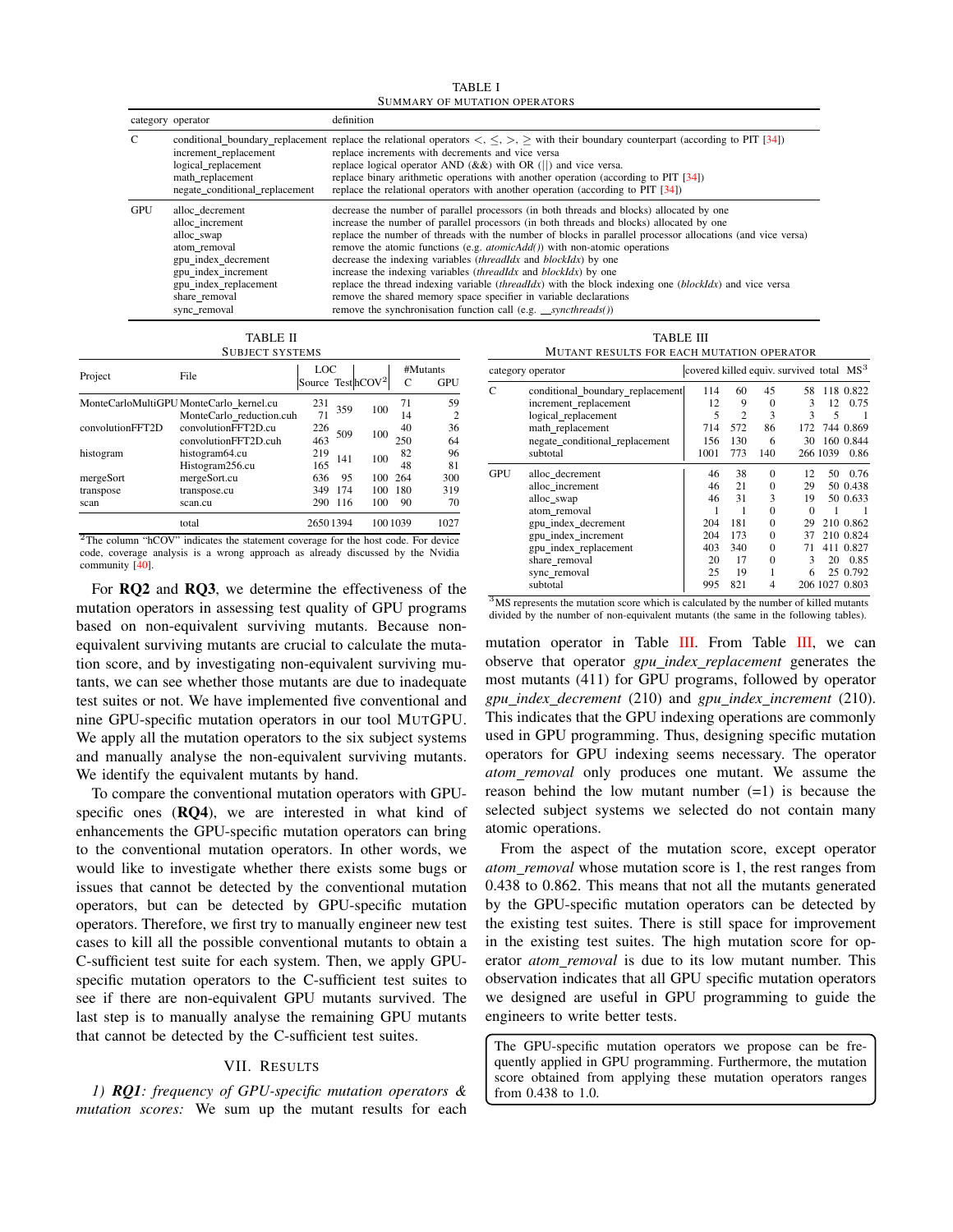<span id="page-6-0"></span>

| <b>MUTANT RESULTS</b> |                                         |      |                             |           |  |                |                |                                |                    |         |
|-----------------------|-----------------------------------------|------|-----------------------------|-----------|--|----------------|----------------|--------------------------------|--------------------|---------|
| Project               | File                                    |      | total covered killed equiv. | C Mutants |  |                |                | MS total covered killed equiv. | <b>GPU</b> Mutants | MS      |
|                       | MonteCarloMultiGPU MonteCarlo_kernel.cu | 71   | 65                          | 44        |  | 7 0.688        | 59             | 59                             | 23                 | 0 0.390 |
|                       | MonteCarlo reduction.cuh                | 14   | 14                          | 13        |  | 1 1.000        | $\overline{c}$ | $\overline{c}$                 | $\theta$           | 1 0.000 |
| convolutionFFT2D      | convolutionFFT2D.cu                     | 40   | 40                          | 40        |  | 0 1.000        | 36             | 36                             | 27                 | 0 0.750 |
|                       | convolutionFFT2D.cuh                    | 250  | 249                         | 213       |  | 34 0.986       | 64             | 64                             | 61                 | 0 0.953 |
| histogram             | histogram64.cu                          | 82   | 77                          | 70        |  | 6 0.921        | 96             | 96                             | 81                 | 0 0.844 |
|                       | Histogram256.cu                         | 48   | 48                          | 41        |  | 5 0.953        | 81             | 81                             | 68                 | 0.0840  |
| mergeSort             | mergeSort.cu                            | 264  | 244                         | 180       |  | 33 0.779       | 300            | 288                            | 265                | 0 0.883 |
| transpose             | transpose.cu                            | 180  | 174                         | 99        |  | 43 0.723       | 319            | 299                            | 231                | 0 0.724 |
| scan                  | scan.cu                                 | 90   | 90                          | 73        |  | 11 0.924       | 70             | 70                             | 65                 | 3 0.970 |
|                       | total                                   | 1039 | 1001                        | 773       |  | 140 0.860 1027 |                | 995                            | 821                | 4 0.803 |

TABLE IV

*2) RQ2: conventional mutation operators:* Table [IV](#page-6-0) summarises the mutant results from running both C and GPU mutants against existing test suites. Overall, there are 1039 C mutants generated in total (as shown in Table [IV\)](#page-6-0). 96.3% mutants are covered by the existing test suites (meaning the line from which the mutant is generated is covered by the test suite), while 74.4% mutants (86.0% non-equivalent mutants) are killed. We can see that the mutation score (0.860) is lower than the mutation coverage (0.963), which means some mutants that are covered by the tests can still survive. Looking at the existing test suites, we found that most tests from the six projects do not target the unit-level: the main design of the test suites is to invoke a series of functions in turn and examine the final results in the end. Therefore, it is very likely that a small change in the program (a mutant) do not propagate to the outputs (*fault masking* [\[41\]](#page-10-37)). Moreover, *test directness*, which measures the extent to which the production code is tested directly, plays an important role in mutation testing [\[42\]](#page-10-38). However, there are *few* direct tests in the existing test suite to assess the difference between the original and the mutated programs; this causes a small number of mutants to not be detected by the existing test suites. The comparison of coverage and mutation score indicates that the mutation score is a stronger indicator of test suite quality than test coverage.

Speaking of equivalent mutants, the conventional mutation operators generate 140 equivalent mutants (13.5%) out of 1039 mutants as displayed in Table [IV.](#page-6-0) Furthermore, from Table **[III](#page-5-2)** where we sum up the mutant results for each mutation operator, we can see that over 50% of mutants (61.4%) are generated by operator *math replacement*, followed by operator *conditional boundary replacement* (32.1%). Most of the equivalent mutants produced by *math replacement* are because one operand in the math operation is zero, such as *threadIdx.x + 0*, thus the replacement of the math operators, e.g., from + to −, does not influence the result. The equivalent mutants from *conditional boundary replacement* are owing to the fact that the boundary conditions (the equivalent condition, i.e.,  $=$ ) cannot be reached or satisfied. Also, there are a few equivalent mutants guiding us to detect the bugs in the systems. Listing [16](#page-6-1) presents an example of a bug caught by the equivalent mutants. The mutant which replaces  $\lt$  to  $\leq$  in Line 1 is equivalent to the original program since the variable *i* does not affect the result of the loop. This equivalency turns out to be a potential bug in the program as variable *i* is useless in the <span id="page-6-1"></span>1 for (int i=0; i<TILE\_DIM; i+=BLOCK\_ROWS){ 2 if (xIndex < height && yIndex < width){

odata[index]=tile[threadIdx.y][threadIdx.x];}}

Listing 16. Bug example of an equivalent mutant (in *transpose.cu*)

<span id="page-6-2"></span>1 for (int i=0; i<TILE\_DIM; i+=BLOCK\_ROWS){<br>2 odatalindex out+il = idatalindex in+i\*w  $\mathtt{odata}[\mathtt{index\_out+i}] \ = \ \mathtt{idata}[\mathtt{index\_in+i*width}]\text{; } \}$ 

Listing 17. Cause of bug example in Listing [16](#page-6-1)

loop. The cause for the bug is that there is a similar loop in the previous function (shown in Listing [17\)](#page-6-2). Thus, the bug shown in Listing [16](#page-6-1) might be due to copy-pasting the previous statements but omitting the modification. This finding supports that GPU programming can benefit from mutation testing.

Moreover, to further understand the effectiveness of the mutation operators in assessing test quality, we need to manually analyse the 126 surviving non-equivalent mutants to see whether these surviving non-equivalent mutants are due to inadequate test suites. Compared to conventional CPU programs, testing GPU code is more challenging. Only a small number of mutants (34 out of 126) can simply be killed by improving and adding tests. To detect the remaining mutants, we first need to refactor the existing code, and then add tests. The reason for a number of the mutants that need to be refactored is because many functions cannot be directly accessed from the test suites.

According to the CUDA programming model (shown in Figure [2\)](#page-1-3), there are two parts in the GPU programs: the host (the CPU and the system memory) and the device (the GPU and its memory). The tests are mainly located in the host which invokes a function in the device/host and examines the result. Therefore, if the function is executed on the device and callable from the device only, it is impossible to access the function directly from the host. This exception is the function specified by *\_device* \_\_. The workaround is to wrap *device* functions with a *global* function which can be callable from the host. Other function specifiers, e.g., *static* and *inline*, also prevent the tests to access those functions from a different file. Since the access to *static* and *inline* functions is restricted to the file where they are declared. To test *static* and *inline* functions, we have to remove the *static* and *inline* specifiers to allow the access from a separate test file.

By modifying the function accessibility for the tests and adding direct tests, we can kill another 58 mutants. However, some mutants generated are located in intermediate variables which do not propagate to the output. These are much harder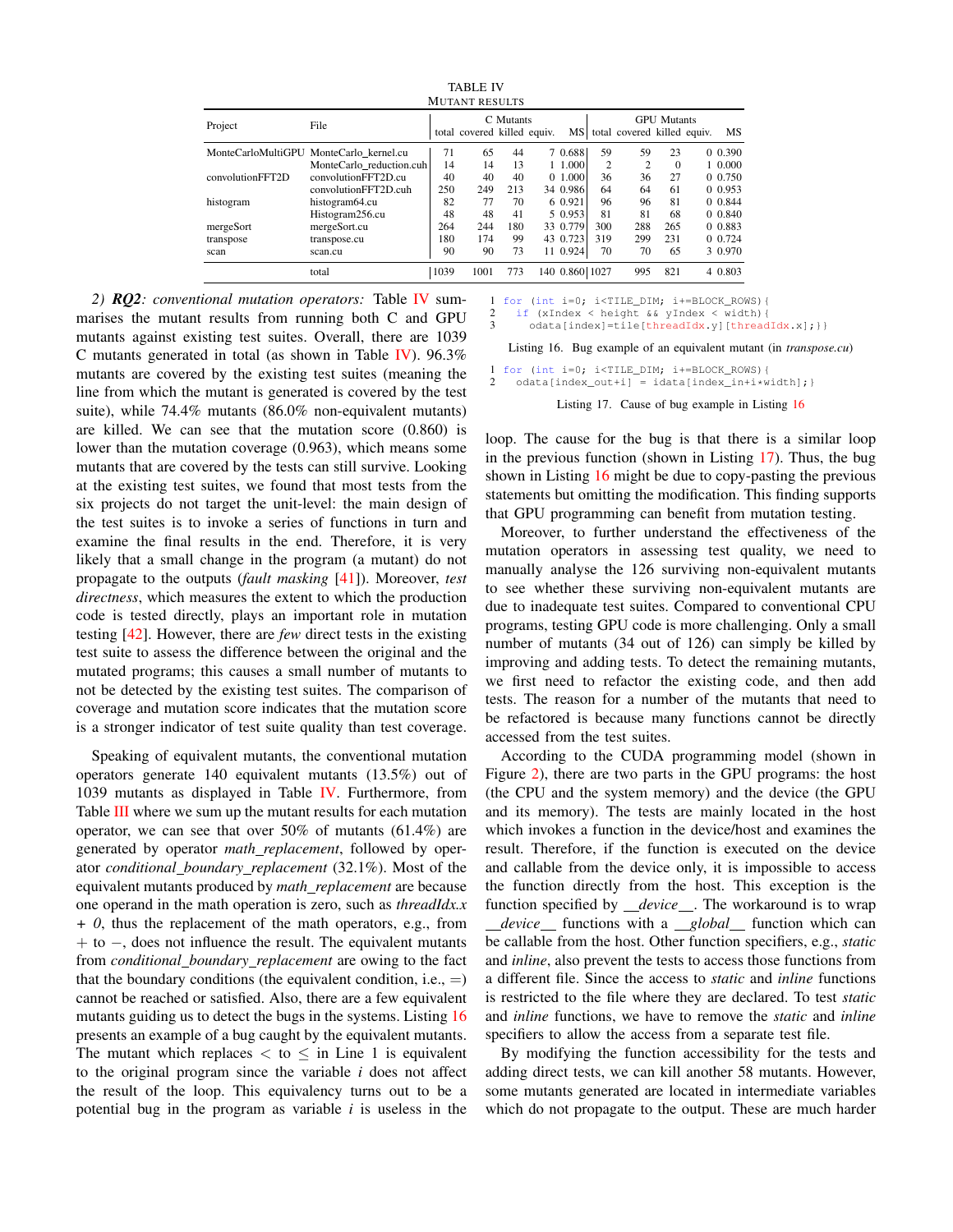to detect: they usually require to split the method into smaller portions, or refactor the method to non-void. This might considerably alter the structure of the systems, and also affect the mutation score. Therefore, in this study, we leave this type of "stubborn" mutants [\[43\]](#page-10-39) aside. Except for "stubborn" mutants, to kill a conventional mutant in a GPU program, adding one direct test without carefully choosing test input can work well which we can achieve it within 1 min. Finally, we can achieve 0.962 mutation score by improving the test quality, which indicates the conventional mutation operators can effectively evaluate the existing test quality in the context of GPU programming.

GPU programming can benefit from the conventional mutation operators which mainly guide the engineers to write direct tests for GPU programs. The average time to engineer a test case to kill a mutant is within 1 min.

*3) RQ3: GPU-specific mutation operators:* From Table [IV,](#page-6-0) we can see that there are 1027 mutants generated by GPUspecific mutation operators, slightly less than C mutants. Among all the GPU mutants, 96.9% mutants are covered by the existing test suites. The overall mutation score is 0.803. The same observation holds for GPU mutants as for CPU mutants: the mutation score is higher than the coverage. As we mentioned in Section [VII-2,](#page-5-3) the majority of the tests only examine the final outputs after a series of function calls. Therefore, although a number of mutants are covered by the test suites, their changes do not propagate to the final outputs. This also shows the advantage of the mutation testing over test coverage in evaluating test quality.

In terms of equivalent mutants, GPU specific mutation operators only generate four equivalent mutants. Three are from operator *alloc swap*, which are all located in the *execution configuration* for a kernel function call (*global* function call). The mutants generated by *alloc swap* are due to the number of threads being the same as the number of blocks in parallel processor allocations. The last equivalent mutant is generated by operator *sync removal*. This mutant is similar to Listing [16](#page-6-1) which indicates the presence of a potential bug (presented in Listing [18\)](#page-7-0). The main task of Listing [18](#page-7-0) is to produce a smaller array of the sum result by *reduction*. The code fragment in Listing [18](#page-7-0) does not contain write operations to the shared array *sum* and *sum2*, thereby, there is no need for a synchronisation function (*cg::sync(cta)*) in the end to guarantee that all of those writes to the shared arrays complete before anyone tries to read from the buffers. The synchronisation function (*cg::sync(cta)*) in Listing [18](#page-7-0) is not necessary. This also confirms that misuses of the synchronisation functions in GPU programming are quite common, and the operator *sync removal* can well represent common errors in GPU programming. Looking into the surviving GPU mutants, a large number of mutants (131) can easily be detected by modifying the function accessibility (e.g., remove *static* specifier) and adding direct tests as mentioned in Section [VII-2.](#page-5-3) To kill the remaining non-equivalent mutants is more challenging: in addition to examining the expected result after the function

```
1 if (tid == 0){
2 beta = 0; beta 2 = 0;<br>3 for (int i = 0; i <
3 for (int i = 0; i < blockDim.x; i += VEC) {<br>4 beta += sum[i]; beta2 += sum2[i]; }
            beta += sum[i];beta2 += sum[1];5 ___TOptionValue t = {beta, beta2};
6 \times d_{\text{CallValue}} = t;7 cg::sync(cta);
```
Listing 18. Bug example of an equivalent mutant (*MonteCarlo reduction.cuh*)

call, more factors should be taken into consideration, such as the execution sequence, the size of the test input and the times of test execution. For instance, to detect the mutants from operator *sync removal*, it usually requires multiple test executions  $(> 10$  times), as the execution order of the code in GPU cores is undetermined. Although, we assume that GPU cores run the parallel program at the same time, there exist some latencies in different GPU cores. For instance, Thread 1 is executed before Thread 2 in one execution, while Thread 2 is executed before Thread 1 in another execution. Thus, *data races* do not occur every time. Another example is to kill the mutant generated from a *global* function. It is very likely to encounter illegal memory access if the test input size is inappropriate. To kill a GPU mutant, it usually requires us to understand the program context very well and choose more than one specific test input to kill a mutant; this could take up to hours to kill a GPU mutant. Thus, those tests designed to kill GPU mutants can better reveal GPU-specific weakness.

However, we found that not all the non-equivalent surviving mutants can be killed by adding test cases. There are 22 mutants not affecting the result of the kernel functions but the GPU performance. The GPU performance means the execution time by GPUs. For example, one mutant generated by *alloc increment* modifies the number of threads in parallel processor allocations from 256 to (256-1). But the modifications do not influence the function output since the function already takes care of the boundary condition when the test input exceeds the number of parallel threads (just as in Listing [4\)](#page-2-2). Also, the performance difference caused by the allocation decrement (-1) is too small to be sensed by any test. The performance difference is unique to GPU programming since the standard CPU programs do not use GPUs as co-processors. We suggest considering these mutants that only influence the performance at a small scale without output modification as equivalent mutants in the context of GPU programming. Another option to void such "equivalent" mutants generated from GPU programming could be using performance requirement to be part of the definition of a test case passing or failing.

GPU-specific mutation operators can effectively evaluate the test quality in the context of GPU programming. To kill the GPU mutants, many factors should be taken into consideration, such as test directness, the program context, the execution sequence and the test input size. It takes up to hours to kill a GPU mutant.

*4) RQ4: conventional vs. GPU-specific:* In this section, we are going to shed light on the comparison of the conventional and GPU-specific mutation operators we proposed. As mentioned earlier, we are interested in what kind of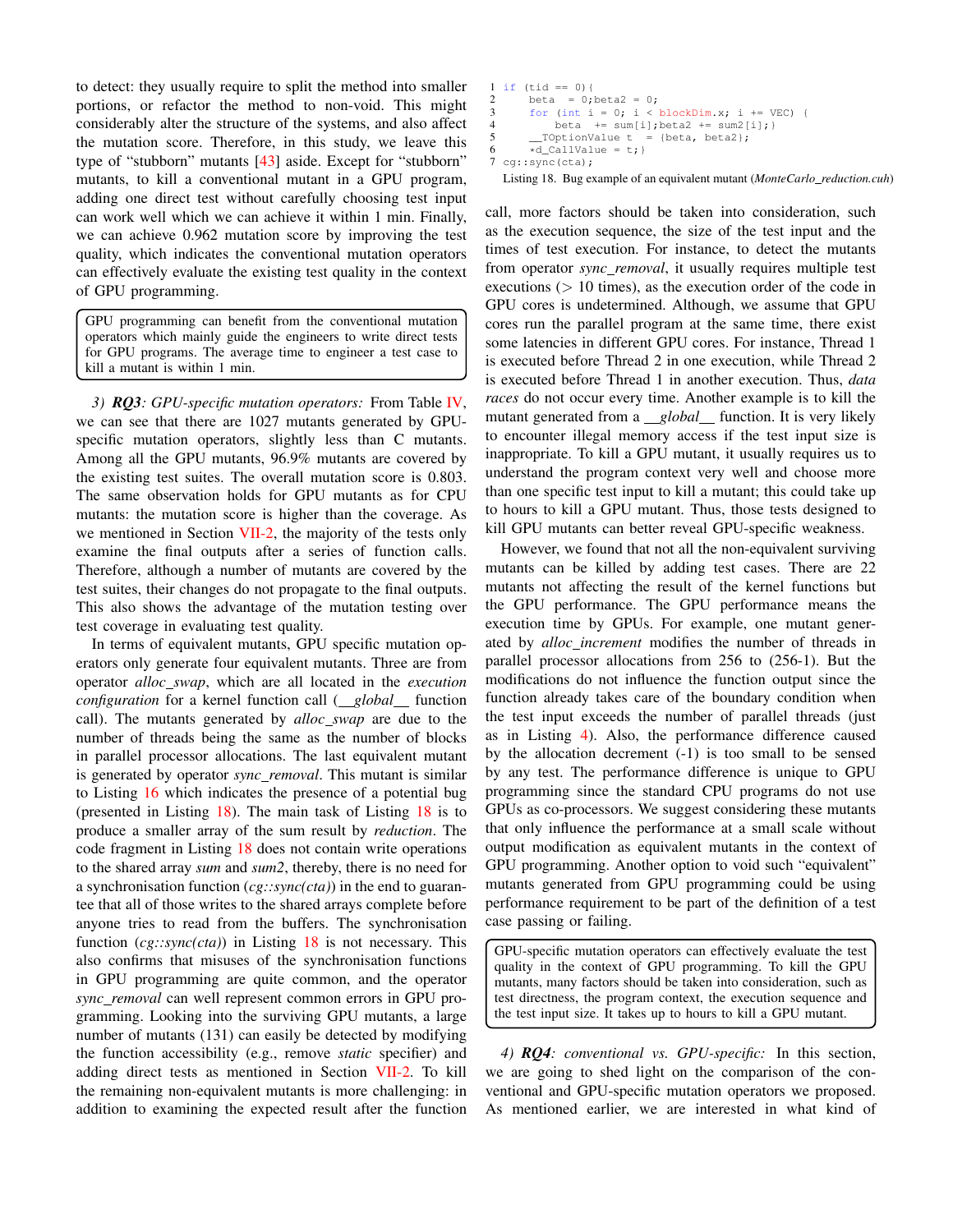```
1 __global__ void padKernel_kernel(float *d_Dst, float *
          d_Src, int fftH, int fftW, int kernelH,int kernelW,
int kernelY, int kernelX){
2 int y = blockDim.y * blockIdx.y + threadIdx.y;<br>3 int x = blockDim.x * blockIdx.x + threadIdx.x;3 int x = blockDim.x * blockIdx.x + threadIdx.x;<br>4 if (y < kernellH &lt; x < kernelW)if (y < kernelH &x < kernelW) {
5 int ky = y - kernelY;<br>6 if (ky < 0) {
        if (ky < 0) {
7 ky \neq fftH;8 int kx = x - kerne1X;9 if (kx < 0)!
10 kx += fftW; }<br>11 d Dst ky * fftW+
         d_Dst[ky*fftW+kx] = LOAD_FLOAT(y*kernelW+x); } }
```
Listing 19. Example of a surviving GPU mutant (*convolutionFFT2D.cuh*)

improvements the GPU-specific mutation operators can bring to the conventional mutation operators. Thereby, we use Csufficient test suites (100% mutation coverage for C mutants) as the base to apply mutation testing on the subject systems. Table [V](#page-9-1) displays the mutant results based on the C-sufficient test suites. We can see that C-sufficient test suites have a high average mutation score using conventional mutation operators compared to GPU-specific ones; this is what we expect. Otherwise, GPU mutants are subsumed by C mutants, i.e., if the test suite achieve 100% mutation coverage on C mutants, it also achieves 100% mutation coverage on GPU mutants.

From Table  $V$ , we can see that with an increase in mutation score with conventional mutation operators, the mutation score of GPU-specific mutation operators also increases. This is mainly due to the design of the existing test suites, that do not target the unit testing level (mentioned in Section [VII-2\)](#page-5-3). We also observe a lack of direct tests for each function in the existing test suites. Thus, when we engineer new tests to kill the C mutants, we mainly concentrate on designing direct tests (as we discussed in Section [VII-2\)](#page-5-3). When we target a C mutant, the GPU mutant(s) located in the same line or the same function unit is also under investigation. Once the change(s) of the GPU mutant(s) in the same line or the same function unit can be observed by the direct test designed for the C mutant, the GPU mutant(s) can typically be killed at the same time.

Considering the remaining GPU mutants that are not detected by the C-sufficient test suites, the majority requires more delicate and complex test cases to observe the differences. Take a surviving GPU mutant in File *convolutionFFT2D.cuh* (shown in Listing [19\)](#page-8-0) for example. The function *padKernel kernel* aims to position the center of the convolution kernel at (0, 0) of the image which makes use of 2D GPU indexing.

All the mutants generated in Line 2 are detailed in Table [VI.](#page-9-2) In order to kill the C mutant ( $MID = 0$ ) in Line 2, we add a direct test (shown in Listing [20\)](#page-8-1) for function *pad-Kernel kernel*. However, the newly added direct test cannot detect the two GPU mutants with  $MID = 2$  and  $MID = 9$ . Upon investigation, we found in the execution configuration for function *padKernel kernel*, the numbers of blocks in the two dimensions are the same, i.e., *gridDim.x* = *gridDim.y* = 1 (see Line 14). Also, the condition in Line 4 of Listing [19](#page-8-0) restricts the larger indexes of parallel threads for computation. Therefore, adding the direct tests cannot detect the difference of replacing *blockIdx.y* to *blockIdx.x*. To detect Mutant 2, we need to modify the numbers of blocks in the two dimensions to

```
1 void test_padKernel_kernel(){
 2 int N = 64*64;<br>3 float +d Dst +
 3 float *d_Dst,*d_Src;<br>4 float h Dst[N], h Src
      float h_Dst[N], h_Src[N], h_expected[N];
 5 for(int i=0; i<N; i++){
 6 h_Src[i]=i;7 h_expected[i]=0; }<br>8 h expected[3966]=1.
      h_expected[3966]=1.0;
 9 ...
10 cudaMalloc((void **) &d_Dst, sizeof(float) *N);<br>11 cudaMalloc((void **) &d Src sizeof(float) *N);
11 cudaMalloc((void **)&d_Src,sizeof(float)*N);<br>12 cudaMemcov(d Src, h Src, N*sizeof(float).
      cudaMemcpy(d_Src, h_Src, N*sizeof(float),
             cudaMemcpyHostToDevice);
13 cudaMemset(d_Dst,0,N*sizeof(float));<br>14 dim3 threads(8,8);
      dim3 threads(8,8);
15 \rightarrow dim3 threads(32,8);
16 dim3 grid(iDivUp(3, threads.x), iDivUp(3, threads.y));<br>17 padKernel_kernel<<<grid,threads>>>(d_Dst,d_Src,64,64,
      17 padKernel_kernel<<<grid,threads>>>(d_Dst,d_Src,64,64,
             1,1,1,1 );
18 → padKernel_kernel<<<grid,threads>>>(d_Dst,d_Src
             ,64,64,3,3,3,3;19 cudaMemcpy(h Dst, d Dst, N*sizeof(float),
            cudaMemcpyDeviceToHost);
20 bool testFlag = true;
21 for(int i=0;i<N;i++){<br>22 if(b expected[ill=h
         if(h_expected[i] !=h_Dst[i]){
23 testFlag = false; } }
24 ...}
```
Listing 20. Direct test and its improved version for Listing [19](#page-8-0) different values, e.g., set *gridDim.x* = 4 and *gridDim.y* = 1 (see Line 15). Moreover, we need to set the values of *kernelH* and *kernelW* (see Line 17&18) big enough so that the difference of the value *y* can affect the output of *d Dst* array.

Together with this example, we can see that adding direct tests can kill most C mutants, but not all the GPU mutants. The remaining GPU mutants are more challenging to be killed as their differences with the original program are more subtle to tell. Only given test inputs with specific values and execution settings, these GPU mutants can be detected. This shows that the outputs of the GPU program are easily affected by test inputs and execution configurations. Thus, the corresponding test cases designed according to these types of GPU mutants are of higher quality and can detect more potential GPUspecific bugs in the systems. Therefore, it requires more effort to design delicate tests to kill a GPU mutants than the conventional C mutants.

Compared to conventional mutation operators, GPU-specific ones are better at guiding the engineers to design more delicate tests to detect the subtle differences in GPU programming. The efforts required to kill GPU mutants are higher than the conventional.

# VIII. THREATS TO VALIDITY

External validity: First, our results are based on the CUDA programming model; the results might be different when using other GPU programming models. Second, concerning the subject selection, we chose six GPU projects in total to evaluate our approach. All the projects are benchmark projects from the CUDA SDK [\[18\]](#page-10-15), and are widely used in the research domain; this can minimise the threats caused by subjects. Moreover, there might exist errors in the GPU hardware and the CUDA toolkit. To avoid this threat, we conduct our experiment on different NVIDIA graphic cards and different releases of CUDA toolkit.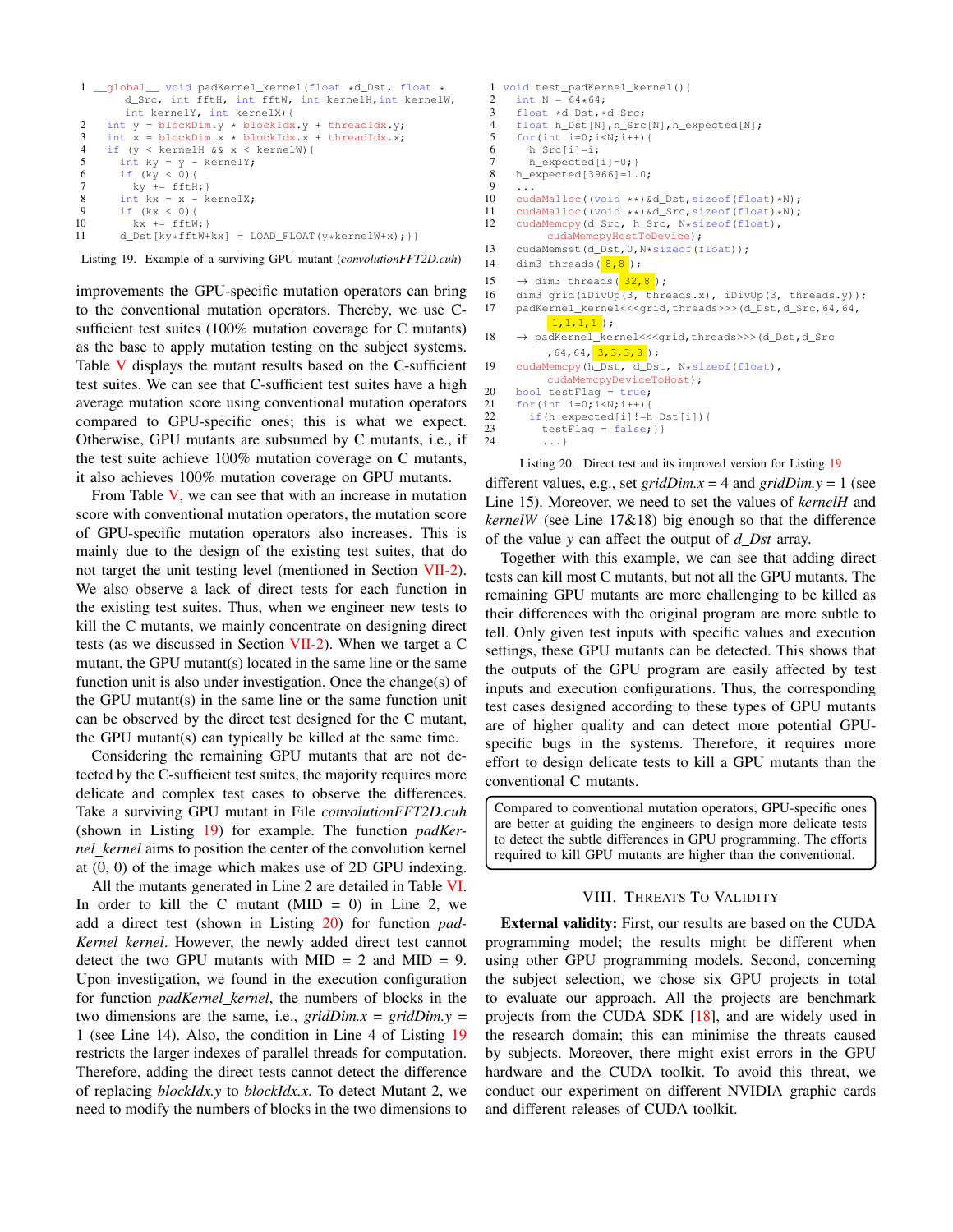TABLE V MUTANT RESULTS (C-SUFFICIENT TEST SUITES)

<span id="page-9-1"></span>

|                  | File                                    | C. Mutants |                             |     |  | <b>GPU</b> Mutants |                |                             |          |  |           |
|------------------|-----------------------------------------|------------|-----------------------------|-----|--|--------------------|----------------|-----------------------------|----------|--|-----------|
| Project          |                                         |            | total covered killed equiv. |     |  | <b>MS</b>          |                | total covered killed equiv. |          |  | <b>MS</b> |
|                  | MonteCarloMultiGPU MonteCarlo kernel.cu | 71         | 71                          | 61  |  | 7 0.953            | 59             | 59                          | 49       |  | 0 0.831   |
|                  | MonteCarlo reduction.cuh                | 14         | 14                          | 13  |  | 1 1.000            | $\overline{c}$ | $\overline{c}$              | $\Omega$ |  | 1 0.000   |
| convolutionFFT2D | convolutionFFT2D.cu                     | 40         | 40                          | 40  |  | 0.1.000            | 36             | 36                          | 27       |  | 0 0.750   |
|                  | convolutionFFT2D.cuh                    | 250        | 249                         | 216 |  | 34 1.000           | 64             | 64                          | 61       |  | 0 0.953   |
| histogram        | histogram64.cu                          | 82         | 77                          | 76  |  | 6 1.000            | 96             | 96                          | 82       |  | 0 0.854   |
|                  | Histogram256.cu                         | 48         | 48                          | 42  |  | 5 0.977            | 81             | 81                          | 69       |  | 0 0.852   |
| mergeSort        | mergeSort.cu                            | 264        | 264                         | 213 |  | 33 0.922           | 300            | 300                         | 280      |  | 0 0.933   |
| transpose        | transpose.cu                            | 180        | 180                         | 126 |  | 43 0.920           | 319            | 319                         | 298      |  | 0 0.934   |
| scan             | scan.cu                                 | 90         | 90                          | 78  |  | 11 0.987           | 70             | 70                          | 65       |  | 3 0.970   |
|                  | total                                   | 1039       | 1033                        | 865 |  | 140 0.962          | 1027           | 1027                        | 931      |  | 4 0.910   |

TABLE VI MUTANT DETAILS FOR LISTING [19](#page-8-0) IN LINE 2

<span id="page-9-2"></span>

|                | MID operator                   | details                            |     |                 | category existing c-sufficient |
|----------------|--------------------------------|------------------------------------|-----|-----------------|--------------------------------|
| $\Omega$       | math rep.                      |                                    | Ċ   | survived killed |                                |
| 1              | gpu_index_rep. threadIdx.y     |                                    | gpu | killed          | killed                         |
| $\overline{c}$ | gpu_index_rep. blockIdx.x      |                                    | gpu |                 | survived survived              |
| 3              | gpu_index_inc. (blockIdx.y+1)  |                                    | gpu | killed          | killed                         |
| 4              | gpu_index_dec. (blockIdx.y-1)  |                                    | gpu | killed          | killed                         |
| 5              | math rep.                      |                                    | Ċ   | killed          | killed                         |
| 6              | gpu_index_rep. blockIdx.y      |                                    | gpu | killed          | killed                         |
| 7              | gpu_index_rep. threadIdx.x     |                                    | gpu | killed          | killed                         |
| 8              |                                | $gpu\_index\_inc.$ (threadIdx.y+1) | gpu | killed          | killed                         |
| 9              | gpu_index_dec. (threadIdx.y-1) |                                    | gpu |                 | survived survived              |

Internal validity: The main threat to internal validity for our study is the implementation of MUTGPU for the experiment. To reduce internal threats to a large extent, we carefully reviewed and tested all code to eliminate potential faults in our implementation. Another threat to internal validity is the detection of equivalent mutants through manual analysis. However, this threat is unavoidable and shared by other studies that attempt to detect equivalent mutants [\[44\]](#page-10-40), [\[45\]](#page-10-41).

Construct validity: The main threat to construct validity is the measurement we used to evaluate our methods. We used the percentage of non-equivalent mutants and the mutation score as key metrics in our experiment, both of which have been widely used in other studies on mutation testing.

#### IX. RELATED WORK

With wide-spread applications of GPUs in High Performance Computing (HPC) [\[3\]](#page-10-1), [\[4\]](#page-10-2) and safety-critical domains (e.g., medical science  $[5]$  and automotive  $[6]$ ), there have been increasing attentions on the *quality assurance* of GPU applications [\[7\]](#page-10-5), [\[8\]](#page-10-6), such as dynamic analysis [\[38\]](#page-10-42) and formal verification [\[37\]](#page-10-33), [\[39\]](#page-10-34).

Most related to our approach are *fault injection* techniques in GPGPU applications. Farazmand et al. [\[46\]](#page-10-43) attempted to quantify the Architectural Vulnerability Factor (AVF) of GPU hardware structures using statistical fault injection. They injected faults into register files, local memory, and active mask stack to characterise the vulnerability of different microarchitectural structures in GPUs to soft errors. Yim et al. [\[47\]](#page-10-44) developed a mutation-based fault injection tool for automated reliability testing of GPU devices. They modeled both singleand multi-bit errors in the architecture state to represent the silent data corruption (SDC) error.

Fang et al. [\[48\]](#page-10-45) proposed a fault injection methodology to evaluate the error resilience of the GPGPU applications. They aimed at injecting the faults that represent real *hardware* errors where they adopted the single-bit-flip fault model to simulate transient faults in GPU processors. Hari et al. [\[49\]](#page-10-46) presented an fault injection-based framework called SASSIFI for GPU application resilience evaluation, especially on soft errors. SASSIFI serves two kinds of tasks: (1) inject bit-flip errors into the register file for AVF analysis; (2) inject errors in the outputs of the instructions for error propagation evaluation.

All the above studies have targeted the errors related to the GPU hardware. While we focus on the software aspect of GPU applications where we design mutation operators in the ways that engineers could make mistakes in GPU programming.

## X. CONCLUSION AND FUTURE WORK

This paper aims to explore whether GPU programming can benefit from mutation testing. Compared to the CPU, the GPU differs greatly in the architecture and the programming model, thus, GPU programming comes with its own set of challenges. Upon observation, we found GPU code with issues of memory management, thread management and atomic operations can easily pass the test suite selected with conventional mutation operators. Thus, we propose nine GPU-specific mutation operators according to the main syntactic differences between CPU and GPU programming.

To evaluate our approach, we present a tool coined MUT-GPU and conduct an experiment on six CUDA systems. Our results show promising findings that GPU programming can benefit from mutation testing in three ways: (1) conventional mutation operators can guide engineers to write simple direct tests; (2) GPU-specific mutation operators can lead to more delicate test cases (thus higher quality and more test effort); (3) equivalent mutants can help in bug detection.

Our paper makes the following contributions:

- nine GPU-specific mutation operators;
- a mutation tool (MUTGPU [\[35\]](#page-10-31)) working on CUDA;
- comparison of conventional and GPU-specific operators;
- a preliminary experiment on six GPU applications [\[35\]](#page-10-31).

Future work. In the future, we aim to conduct additional case studies on more realistic GPU systems. Also, we would like to explore another GPU platforms, such as OpenCL.

#### **REFERENCES**

<span id="page-9-0"></span>[1] NVIDIA Corporation, "NVIDIA CUDA C programming guide," 2010, version 3.2.